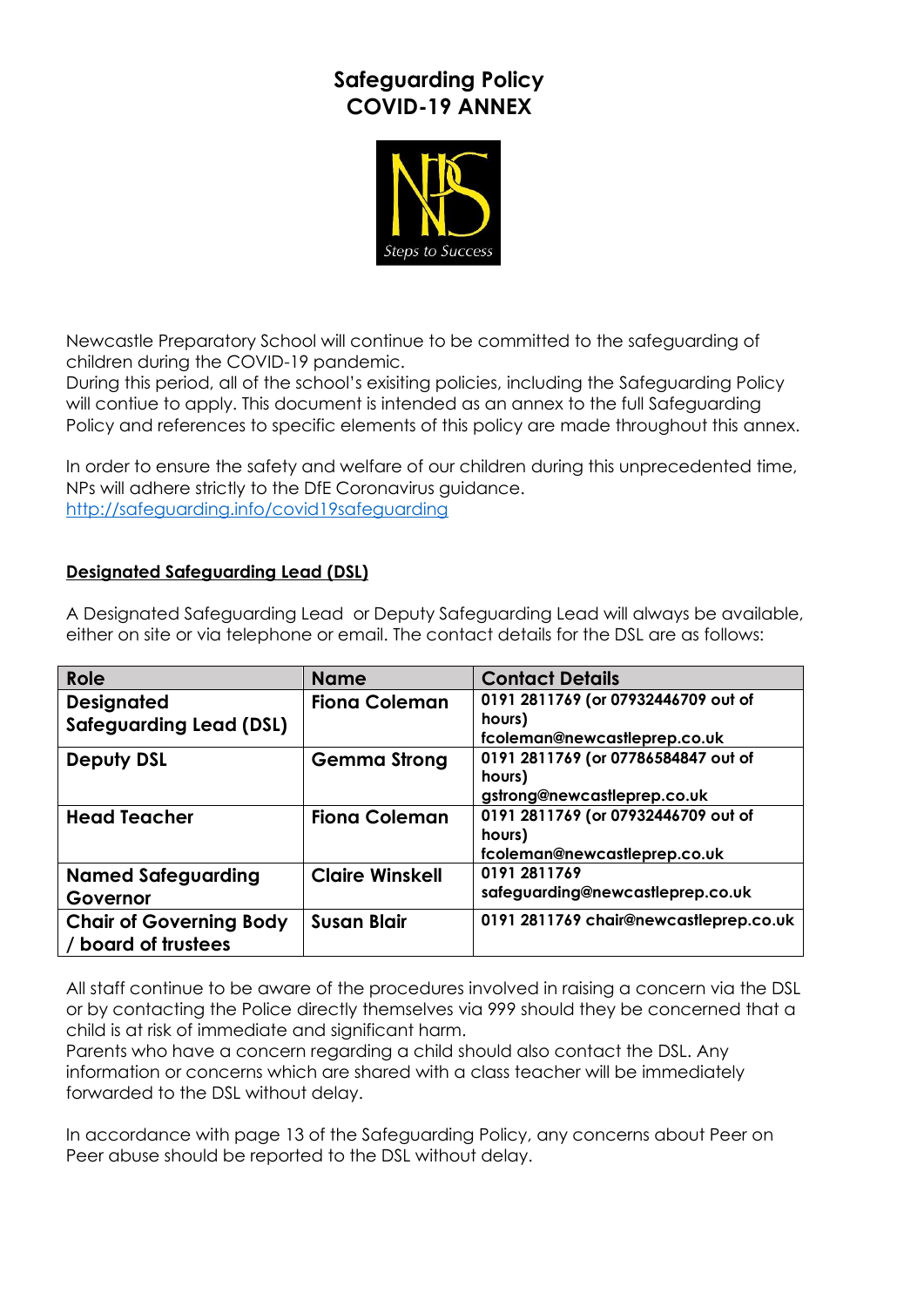In accordance with page 24 of the Safeguarding Policy, any concerns about a staff member who may pose a safeguarding risk to children in line with Part 4 of KCSIE, should be reported to the Head Teacher in the first instance. Allegations made against the Head Teacher should be reported to the Chair of Governors. Clear procedures regarding the process of managing allegations of abuse against staff are given in the Whistleblowing Policy.

## **Vulnerable children**

The school will continue to support and protect vulnerable children and they will be permitted to attend school with the children of key workers should a second full lockdown occur. Pupils who are clinically vulnerable and unable to return to school will be taught remotely and will be in daily communication with their teacher.

### **Key worker children and Vulnerable children in School**

NPS continues to be a safe leaning environment. Appropriate staffing arrangement are in place including the provision of qualified First Aiders.

A detailed attendance register of pupils and staff on site each day is recorded and submitted to the DfE.

Health and safety guidelines from Public Health England regarding the COVID 19 pandemic are being followed. Full details may be found here. <https://www.gov.uk/government/organisations/public-health-england>

### **Remote Learning**

NPS will continue to provide a safe environment for online learning via the TEAMS platform. All staff and pupils have been remined of and adhere strictly to the Acceptable Use Agreement, Online Safety Policy, Code of Conduct and Behaviour Policy. Contact will be maintained via TEAMs and the school's email accounts with pupils who are unable to attend school. Work will be set and marked daily via Teams for those pupils.

#### **Recruitment Selection**

NPS will continue to follow safer recruitment processes when recruiting new staff, including volunteers, having regard to the relevant sections in Part 3 of KCSIE. NPS will continue to follow its legal duty to refer to the DBS anyone who has harmed or poses a risk of harm to a child or vulnerable adult, and continue to consider making referrals to the Teaching Regulation Agency (TRA) where required under KCSIE. NPS will continue to keep the single central record (SCR) up to date.

## **Working in Partnership**

NPS will continue to work in partnership with local safeguarding partners, local authorities, the Local Authority Designated officer (LADO) and children's social care, regarding reporting mechanisms, referral thresholds and children in need. A full list of local safeguarding partners is given below.